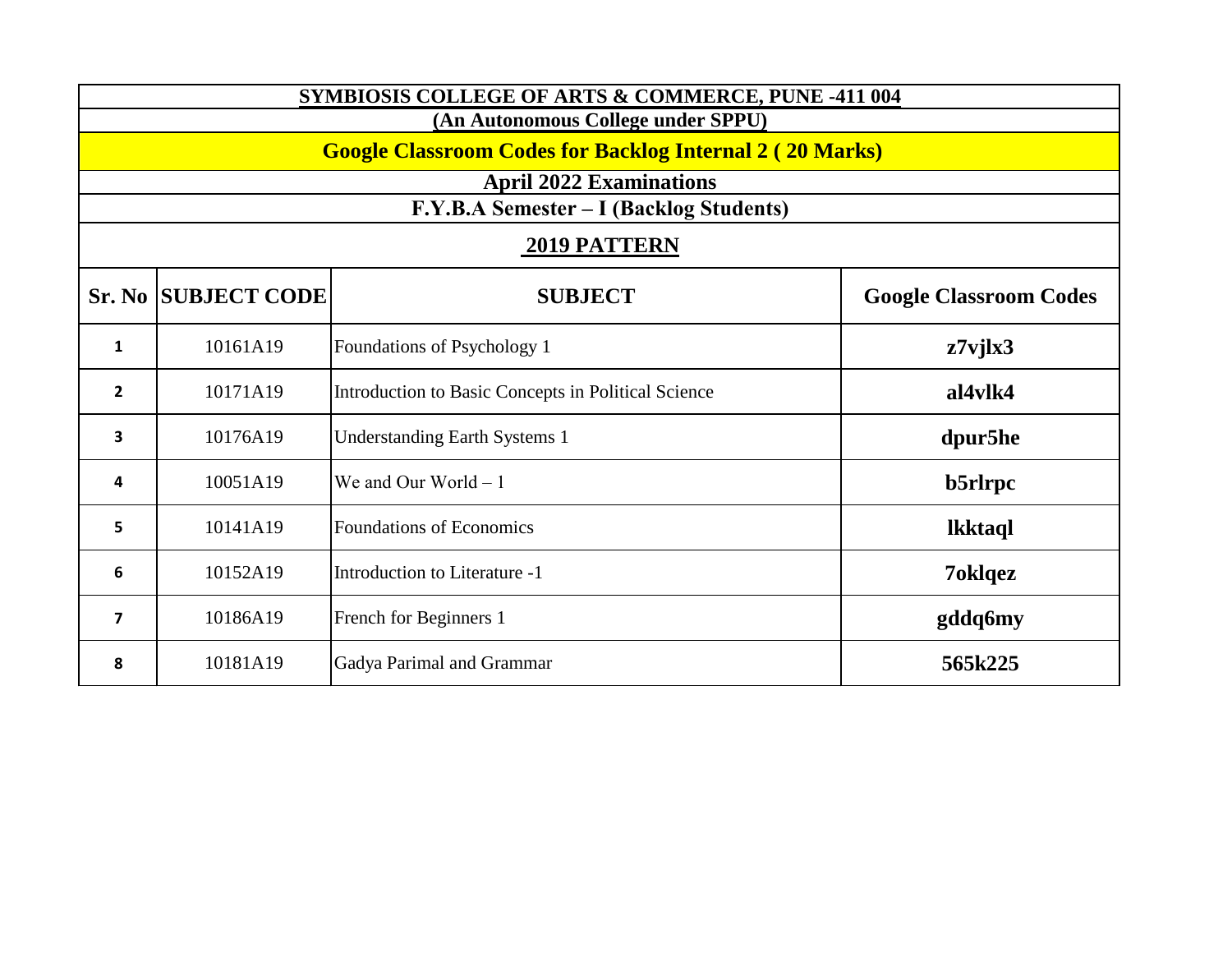| SYMBIOSIS COLLEGE OF ARTS & COMMERCE, PUNE -411 004             |                                    |                                           |                               |  |
|-----------------------------------------------------------------|------------------------------------|-------------------------------------------|-------------------------------|--|
|                                                                 | (An Autonomous College under SPPU) |                                           |                               |  |
| <b>Google Classroom Codes for Backlog Internal 2 (20 Marks)</b> |                                    |                                           |                               |  |
|                                                                 |                                    | <b>April 2022 Examinations</b>            |                               |  |
|                                                                 |                                    | F.Y.B.A Semester – II (Backlog Students)  |                               |  |
| <b>2019 PATTERN</b>                                             |                                    |                                           |                               |  |
|                                                                 | <b>Sr. No SUBJECT CODE</b>         | <b>SUBJECT</b>                            | <b>Google Classroom Codes</b> |  |
| $\mathbf{1}$                                                    | 20051A19                           | We and Our World $-2$                     | a32rzjq                       |  |
| $\overline{2}$                                                  | 20141A19                           | <b>Foundations of Banking and Finance</b> | rtbf3qi                       |  |
| 3                                                               | 20152A19                           | Introduction to Literature 2              | guq3qub                       |  |
| 4                                                               | 20161A19                           | Foundations of Psychology 2               | cuu7uo7                       |  |
| 5.                                                              | 20171A19                           | Introduction to World Politics            | kgymikn                       |  |
| 6                                                               | 20176A19                           | <b>Understanding Earth Systems 2</b>      | djrvpsx                       |  |
| 7                                                               | 20181A19                           | Kavya Sudha and Grammar                   | gdazokn                       |  |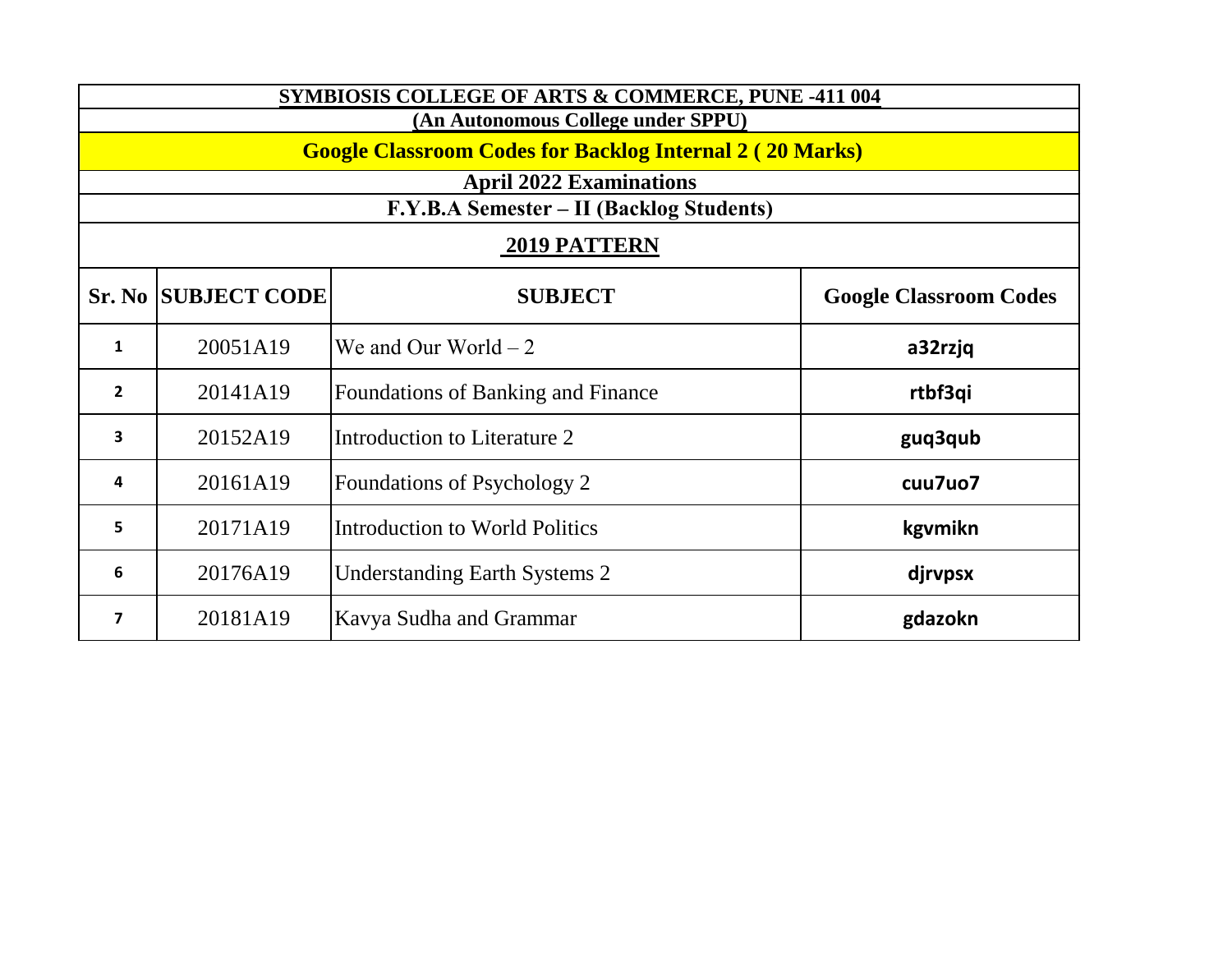| SYMBIOSIS COLLEGE OF ARTS & COMMERCE, PUNE -411 004             |                               |                                               |                               |
|-----------------------------------------------------------------|-------------------------------|-----------------------------------------------|-------------------------------|
| (An Autonomous College under SPPU)                              |                               |                                               |                               |
| <b>Google Classroom Codes for Backlog Internal 2 (20 Marks)</b> |                               |                                               |                               |
|                                                                 |                               | <b>April 2022 Examinations</b>                |                               |
|                                                                 |                               | S.Y.B.A Semester - III (Backlog Students)     |                               |
|                                                                 |                               | <b>2016 and 2019 PATTERN</b>                  |                               |
| Sr. No                                                          | <b>SUBJECT</b><br><b>CODE</b> | <b>SUBJECT</b>                                | <b>Google Classroom Codes</b> |
| 1                                                               | 30176A19                      | Human Geography - 1                           | mm5olaz                       |
| $\overline{2}$                                                  | 30181A19                      | Sahitya Vividha Aur Vyakran                   | 3zjp7hw                       |
| 3                                                               | 30051A19                      | Literature And Culture 1                      | h6zv57i                       |
| 4                                                               | 30141A19                      | Indian Banking Sector And Financial Markets   | ihd7hij                       |
| 5                                                               | 31252A19                      | Literature Of The Renaissance Period          | qj2bx5x                       |
| 6                                                               | 31241A19                      | Microeconomics: Analysis & Its Applications 1 | ajel4uv                       |
| $\overline{\mathbf{z}}$                                         | 32252A19                      | Literature Of The Neoclassical Period         | ha5ilx7                       |
| 8                                                               | 32241A19                      | Macroeconomic Analysis & Applications-I       | 2j4ftbg                       |
| 9                                                               | 31241A16                      | MICROECO.: THEORY & APPL.I                    | rkeg4bv                       |
| 10                                                              | 32252A16                      | Romantic Literature (Eng Spl 2)               | ebc3bst                       |
| 11                                                              | 30161A16                      | <b>SOCIAL PSYCHOLOGY I</b>                    | vx3obpl                       |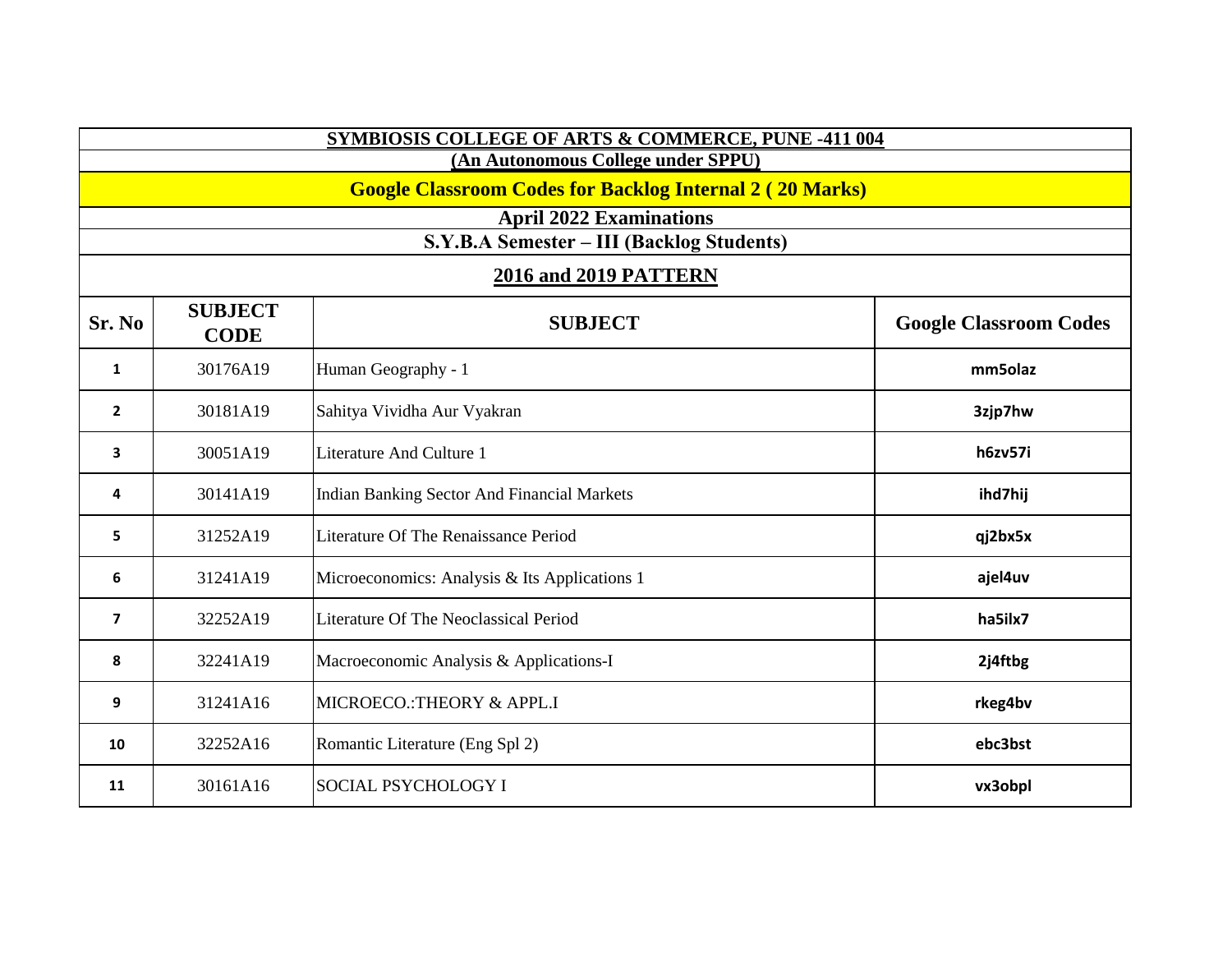| SYMBIOSIS COLLEGE OF ARTS & COMMERCE, PUNE -411 004             |                                    |                                          |                               |  |
|-----------------------------------------------------------------|------------------------------------|------------------------------------------|-------------------------------|--|
|                                                                 | (An Autonomous College under SPPU) |                                          |                               |  |
| <b>Google Classroom Codes for Backlog Internal 2 (20 Marks)</b> |                                    |                                          |                               |  |
|                                                                 |                                    | <b>April 2022 Examinations</b>           |                               |  |
|                                                                 |                                    | S.Y.B.A Semester – IV (Backlog Students) |                               |  |
| <b>2016 and 2019 PATTERN</b>                                    |                                    |                                          |                               |  |
| Sr. No                                                          | <b>SUBJECT</b><br><b>CODE</b>      | <b>SUBJECT</b>                           | <b>Google Classroom Codes</b> |  |
| 1                                                               | 40051A16                           | Language through Literature 2B           | h6zv57i                       |  |
| $\overline{2}$                                                  | 40152A16                           | <b>Popular Fiction</b>                   | 6cfjc7f                       |  |
| 3                                                               | 40181A19                           | Sahitya Saurabh Aur Vyakran              | ig3ny4h                       |  |
| 4                                                               | 44252A16                           | Literary Criticism $-1$ (Eng Spl 4)      | knwn46g                       |  |
| 5                                                               | 44241A16                           | Macro Eco.: Theories & Applications      | squ6gel                       |  |